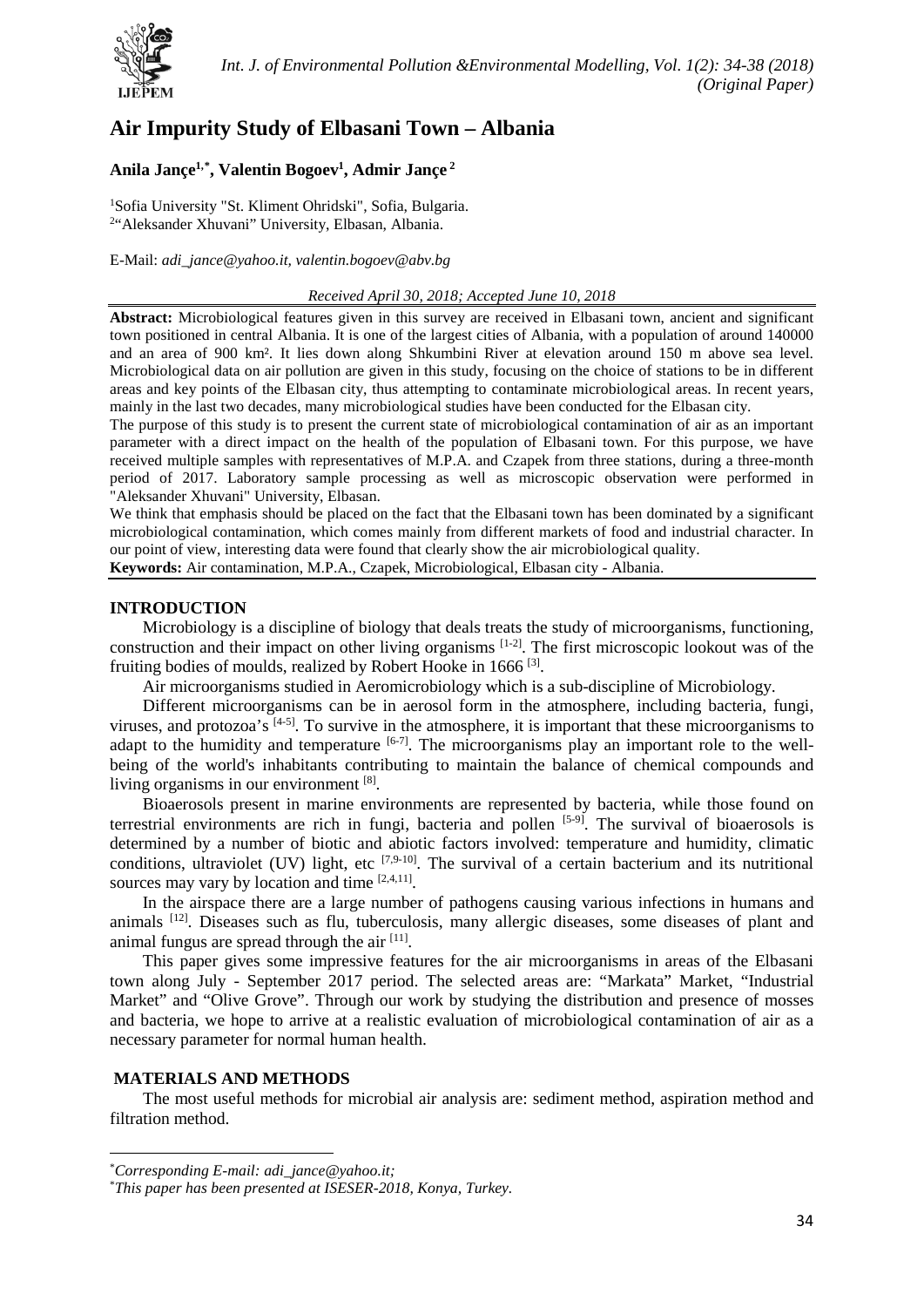We have chosen it as a suitable method for accomplishing our work that of sedimentation [13-14]. This method consists on sedimentation of air microorganisms on the terrain surface of Petri dishes [15]. The sterile Petri dishes with agar were placed in open spaces in the three predefined stations in Elbasan city.

#### *Sedimentation method.*

The sedimentation method consists on sedimentation of air microorganisms on the surface of the Petri dishes with agar. For analyzed the microorganisms two Petri dishes are needed with nourishing agar medium, while for anaerobes they need two plates with nourishing agar and iron sulphate.

Was selected MPA ground, called PCA (plate count agar) for the bacteria analyzing, while to analyze the air mosses are used Petri dishes in Czapek [14].

#### *Placement of Sampling in the Thermostat.*

Petri dishes after receiving from the three predefined stations are placing in the thermostat  $(37^{\circ}C)$ and left there for 24 hours to incubate. After 24 or 48 hours, is done the counting of colonies, turning the plate with bottom from above. The colonies look like dots, with different sizes and various shapes as a flower, drops or stars.

If on the analyzed Petri dishes are found more than 200 colonies then it means that the area on which the dishes are placed has an air contaminated by microorganisms. While on Petri dishes are less than 200 colonies, then it means that the analyzed area has a clean air [13-14,16].

#### **RESULTS AND DISCUSSIONS**

Based on the input collected during the work study, the data found for each month, respectively from July to September are together summarized. Seeing the analyzed samples taken during July - September 2017 period in Elbasan city it can be said that this city has a microbiological contamination over allowed rates.

In the Table 1 are shows the number of microorganisms in the three months for each of the three stations. The minimum number of mosses (28) is taken in Olive Grove - Station while the maximum number (711) is taken in "Markata" Market - Station.

The same phenomenon, with regard to the minimum-maximum number and observed stations, is also observed for bacteria and concretely the minimum number of 31 is taken in Olive Grove and the maximum number by 932 is taken in the station of "Markata" Market.

Getting started from Table 1 we construct Table 2, which represents the total number of bacteria and mosses for the three-month period. Based to the average values on the table 2 it is clearly appearing that, the minimum number of bacteria and mosses (81) is taken in Olive Grove – Station, while the biggest number (1535) is taken in "Markata" Market - Station.

Started by the data of Table 2, Figure 1 is built which indicates the level of air microbiological contamination for three analyzed stations. Figure 1 clearly shows a large increase of the microorganisms' number in July, in which temperatures are on average the highest.

| <b>Czapek</b> | 1 <sup>st</sup> Station | $2nd$ Station            | 3 <sup>rd</sup> Station |
|---------------|-------------------------|--------------------------|-------------------------|
| (Moses)       | "Markata" Market        | <b>Industrial Market</b> | <b>Olive Grove</b>      |
| July          | 711                     | 503                      | 39                      |
| August        | 652                     | 472                      | 59                      |
| September     | 573                     | 365                      | 28                      |
| <b>MPA</b>    | 1 <sup>st</sup> Station | 2 <sup>nd</sup> Station  | 3 <sup>rd</sup> Station |
| (Bacteria)    | "Markata" Market        | <b>Industrial Market</b> | <b>Olive Grove</b>      |
| July          | 884                     | 865                      | 38                      |
| August        | 932                     | 736                      | 47                      |
| September     | 853                     | 645                      | 31                      |

**Table 1.** Microorganisms Number According to the Analyzed Period

Started from the data presented in Table 1 and 2 the total microorganisms' number is impressive (Figure 3). From the data of Table 2 was built the Figure 2, which shows the level of air microbial contamination by microorganisms' in each of the three analyzed stations.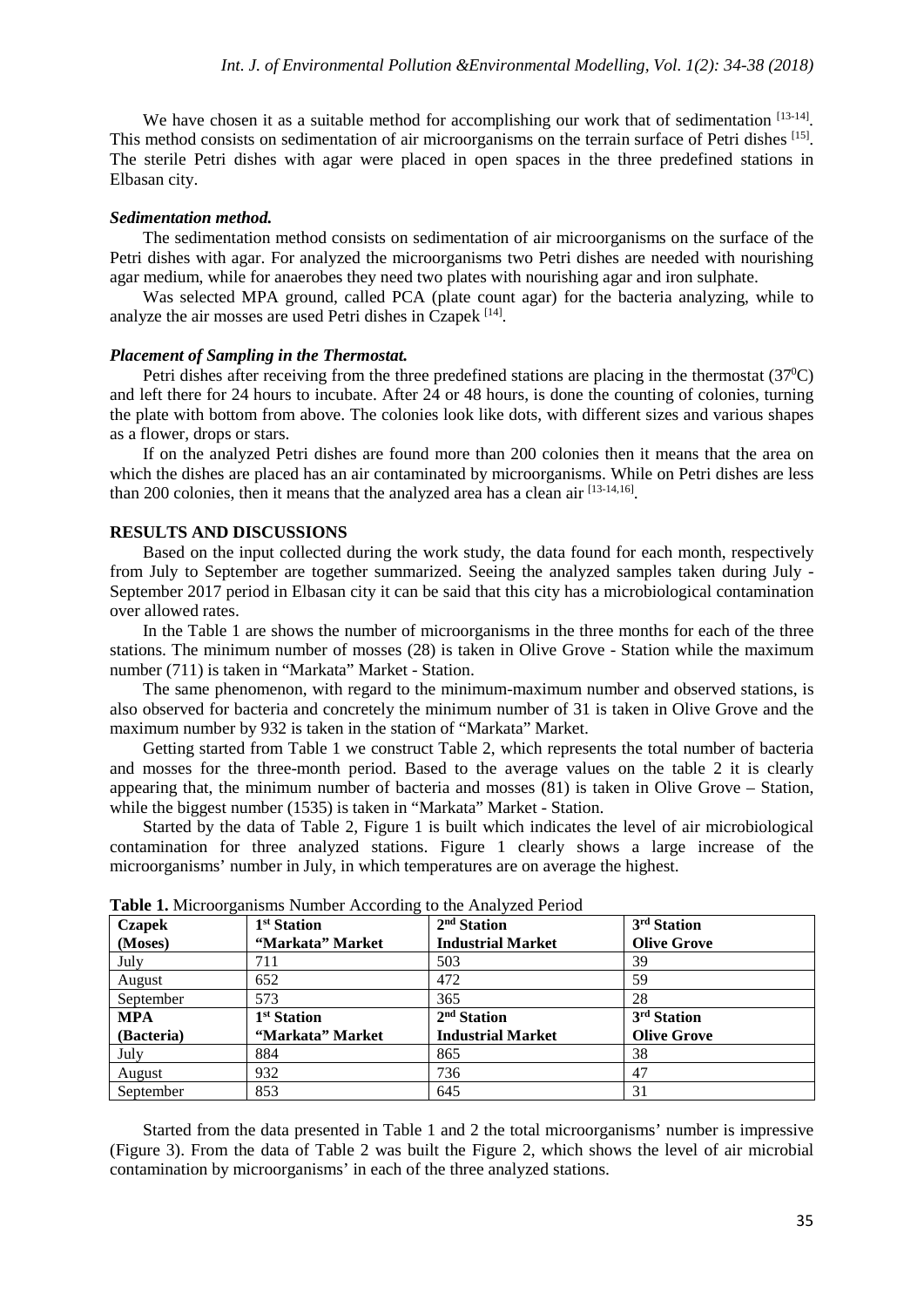| Date      | 1 <sup>st</sup> Station<br>"Markata" Market | $2nd$ Station<br><b>Industrial Market</b> | 3 <sup>rd</sup> Station<br><b>Olive Grove</b> |
|-----------|---------------------------------------------|-------------------------------------------|-----------------------------------------------|
| July      | 1595                                        | 1368                                      | 77                                            |
| August    | 1584                                        | 1208                                      | 106                                           |
| September | 1426                                        | 1010                                      | 59                                            |
| Average   | 1535                                        | 195                                       | 81                                            |

**Table 2.** Total Microorganisms Number According to the Analyzed Period

Figure 2 is clearly shows a great presence of microorganisms in "Markata" Market - Station, exactly 55% of the total.



**Figure 1.** Level of Air Contamination in the Analyzed Stations

The presented data in Figure 2 show the presence of 42% of the microorganisms in the Industrial Market - Station and the smallest microorganism's presence is noted in Olive Grove - Station with the 3% of the total.



**Figure 2.** Microbial Pollution in Each Stations

Based on the data presented in Table 1 and 2, the level of air contamination in Elbasani town is growing and especially the total increase of microorganisms, seen in two stations "Markata" and Industrial Market. Based on the received data results that: the "Markata" Market area has a biggest microorganism's number, while the Olive Grove area has a smaller microorganism's number.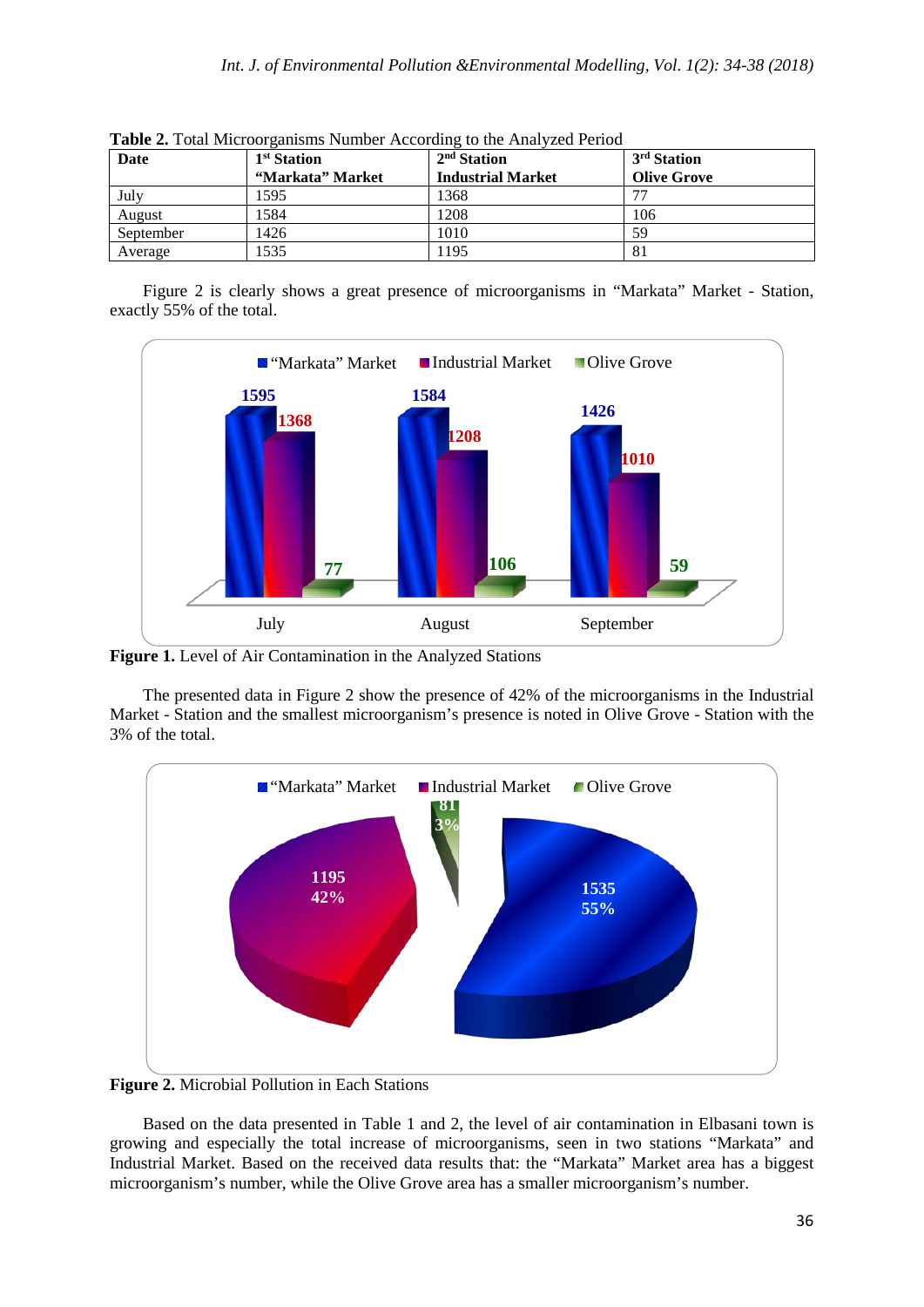Concerning to the "Industrial Market" concluded an intermediate microorganism's number between two extreme points; but this station is also regarded contaminated, as the microorganism's number on a Petri dish exceeds allowed rates (over 200 colonies).



Figure 3. Bacteria and Mosses (Source: Jance 2017).

Microbial air pollution beyond the norms consists of the "Markata" Market and we think that this was expected as a result of heavy traffic, overcrowding and the residuals of marketed products.

High impact on this result has the geographical position of this area positioned in the center of the city, characterized by heavy traffic of cars and people, as well as the presence of a market of food products that contain high microbial contamination.

The number of microorganisms in the Industrial Market is the lowest compared to the "Markata" station, as it does not have its overcrowding and is positioned on the outskirts of the city, having a slight ease in the circulation of motor vehicles but the number of air microbes is still very high and above the permissible levels of pollution.

While the Olive Grove area is considered pure by microbial contamination since the above factors, such as the circulation of vehicles and people as well as the different markets are not present. Moreover, the most important factor is the dense vegetation rich in olives and fruit trees, representing the green crown of the city and thus results in cleaner airspace, rightly calling this area of the City's Lungs. Elbasani town has always been located among the most polluted cities in Albania.

Data from the Public Health Institute show that the number of people affected by cancer and lung disease is very high. Among the main causes of these diseases as well as environmental pollution in the Elbasan city, we mention the smog which is mainly due to the heavy traffic of the vehicles but more from the heavy industry of the city, without leaving behind urban waste.

As a conclusion we can say that the air of Elbasani town is very microbiologically polluted, given that there are a number of microorganisms above allowed norms and the only clean air area is Olive Grove (with less than 200 microorganisms for Petri dish).

#### **CONCLUSIONS**

• "Markata" Market – Station has the largest microorganism's number followed by the "Industrial Market" with a significant microorganism's number and the "Olive Grove" area has the smallest microorganism's number.

• "Markata" Market and Industrial Market are classified to be highly polluted, as the microorganism's number on a Petri dish is much higher than the permissible norms and the Olive Grove is a microbiologically clean area, represented by a number of bacteria and mosses within allowed and almost paperless norms.

• It is clearly seen a greater presence of microorganisms in July, months in which temperatures are highest and in September the lowest presence.